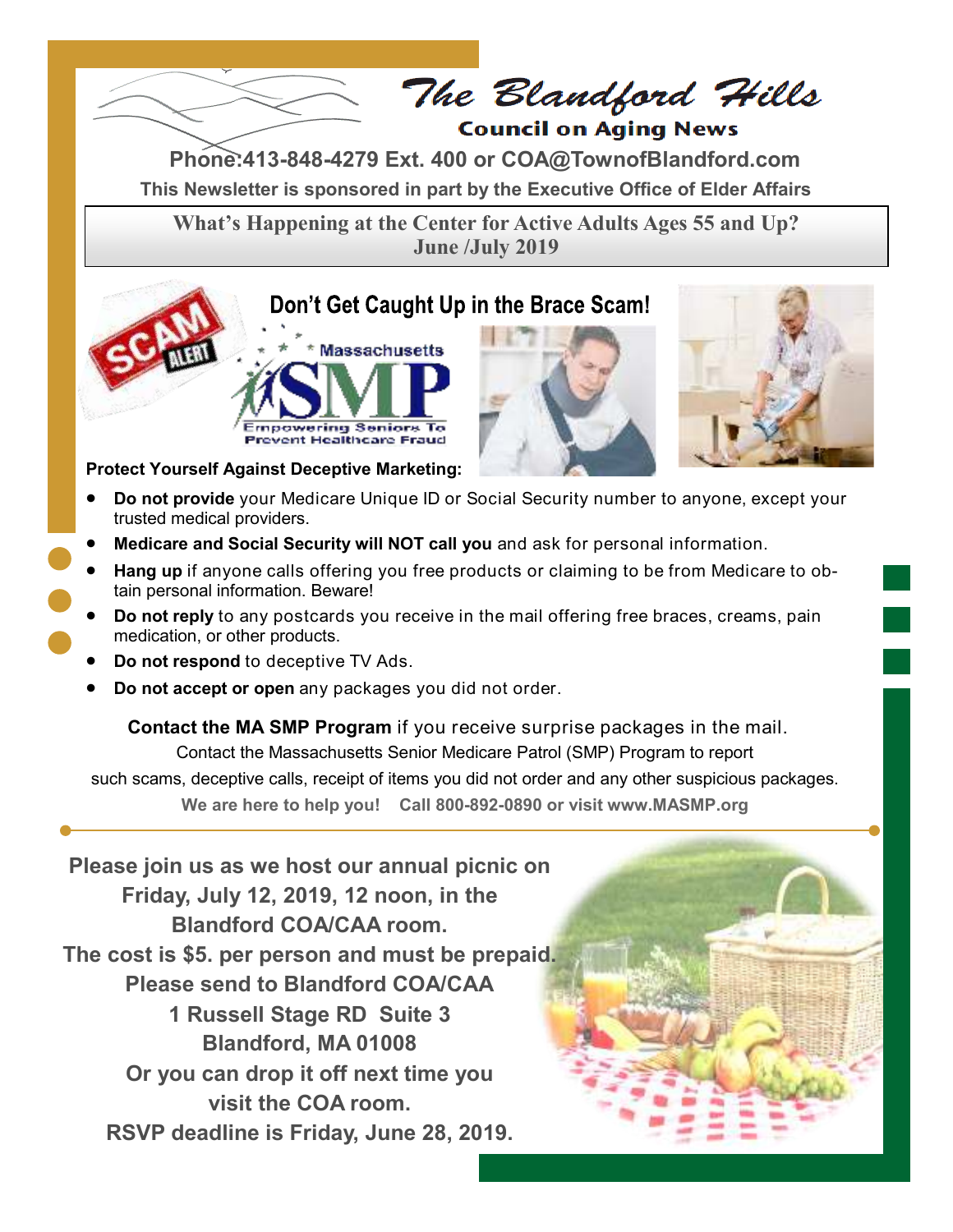## **Weekly Events Offered at your Blandford COA/CAA**

## **Mondays**

*Balance, Strength, & Flexibility Training Exercise at 9:30 A.M. in the town hall gym \$5.00 per class*

# **Wednesdays**

*The 2nd and 4th Wednesdays...*  **...***Taylor's Group 2:00-4:00 P.M.~ FREE*

## **Saturdays\*\*\***

*Tai Chi at the town hall gym. 8:30 A.M. \$5.00 per class \*\*\*Participants will decide whether or not to continue throughout the summer. Please call ahead to see if there will be Tai Chi.*

## **Monthly Events Offered at your Blandford COA/CAA**

# **First Friday**

**Open House ….1-3 P.M. Come in to learn a new game, socialize, and/or knit. Bring a snack and we'll provide the beverages.**

### **2nd Friday**

**Social Hour ….12 P.M. Light lunch will be provided. \$5 per person**

**3rd Friday Brown Bag delivery 11-11:30 A.M. Movie ....1:30 P.M.**

> **4th Friday Breakfast ….10 A.M. \$5. per person**

**Third Monday: COA/CAA Board meets at 3:30 P.M. in the COA room**

MOVIE MATINEE 3rd Friday of every month. Show starts at 1:30 P.M. Free popcorn and beverages. Bring a friend!

### Coming in June: The Green Book

Based on a true story about a friendship that transcended race, class, and the 1962 Mason-Dixon line. An Italian-American bouncer, Tony Lip, is hired to drive Dr. Don Shirley, a world class Black pianist, on a concert tour from Manhattan to the Deep South. Starring Viggo Mortensen and Mahershala Ali. Rated PG-13

#### Coming in July: Can You Ever Forgive Me?

Lee Israel is a frustrated, hard-drinking author who can barely afford to pay her rent or bills in 1990 New York. Desperate for money, she devises a plan to forge letters by famous writers and sell them to bookstores and collectors. As people start to catch on, Lee recruits a friend to help her continue her self-destructive cycle of trickery and deceit. Starring Melissa McCarthy and Richard E. Grant. Rated R



## Upcoming Foot Clinic

**Our next Foot Clinic will be held on Thursday, July 11, 2019 at 11:00 A.M.**

**The clinic is open to anyone 65 and older who would like foot care. The cost of the session is \$30.00, with the COA paying \$5.00. The nurse will do an assessment and examination of your feet, trim and file toenails, and finish with a foot and leg massage. If she notices anything that should require further attention, she will recommend that you follow up with your podiatrist. For an appointment, please call** 

**Barbara Langmore at 848-2816. An appointment is necessary and required!**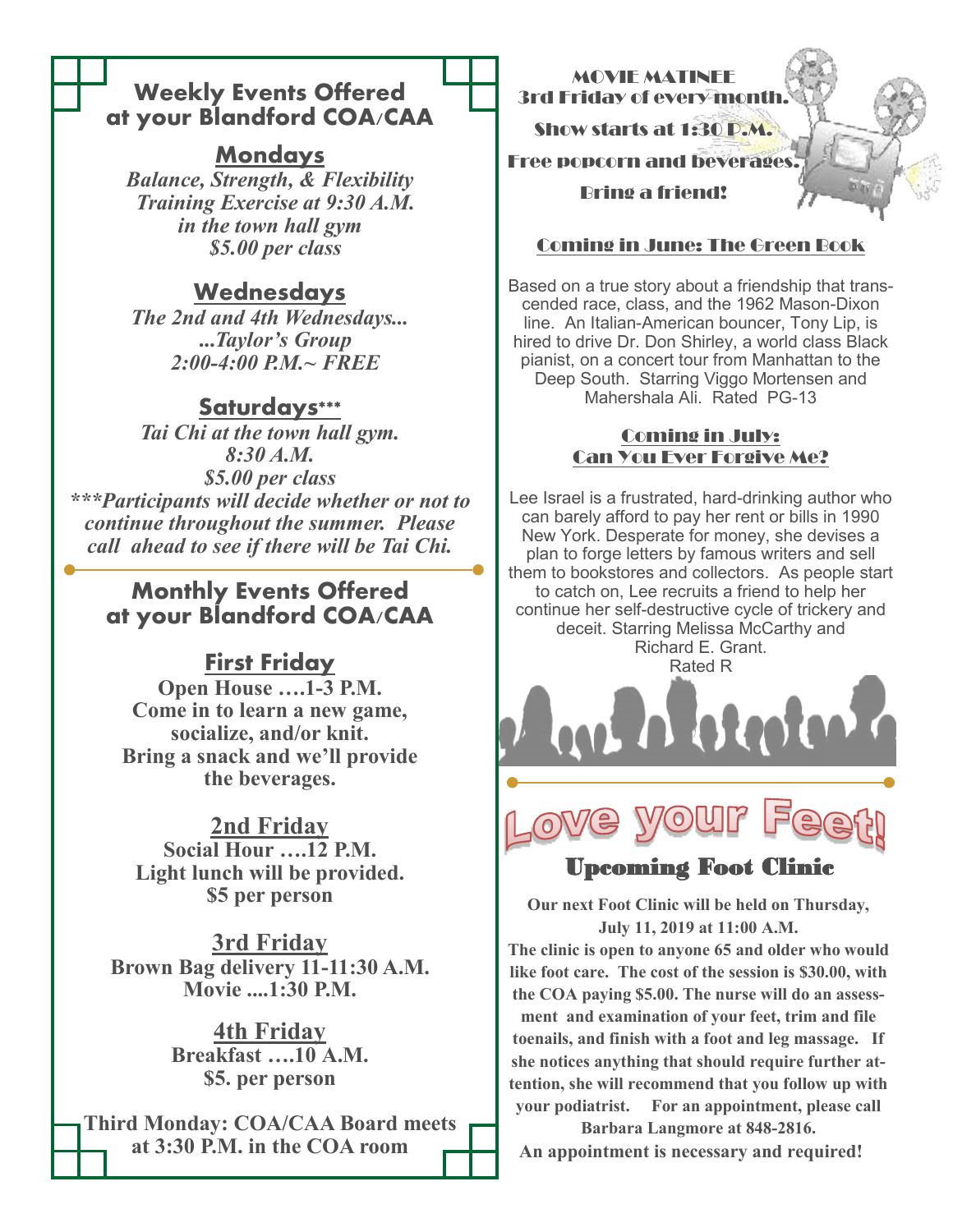The COA/CAA recently took a survey to see how many people would be interested in taking trips. A couple questions asked were about possible destinations (i.e. museums, flower shows, concerts, plays, etc.) and mode of transportation whether it be by bus, train, or boat. If you h[ave an](http://www.townofblandford.com:2095/cpsess1068882570/3rdparty/roundcube/?_task=mail&_uid=1285&_mbox=INBOX&_action=get&_part=2) interest in taking a trip with us, please call and leave a message. 413-848-4279, ext. 400.



"Some old-fashioned things like fresh air and sunshine are hard to beat." *Laura Ingalls Wilder*

#### **Dates to Remember Saturday, June 8th, 10 A.M. Two groups will walk at Stanley Park. Raindate: Saturday, June 15th.**

Depending on your interests and ability, you will be able to choose which walk is best for you. The first is a **guided brisk walk** through the wildlife sanctuary. Please meet at the lower back parking lot on Granville Rd.

If you want time to stop and smell the roses then join the **leisurely garden walk**. Please meet at the main parking lot by the carillon.

A bottle of water and sensible shoes are a must! Also consider bringing a hat and bug spray.

#### **Friday, June 14th Social Hour at 12 Noon.**

Guest Speaker, Amber Latourneau will present, **"Staying Healthy and Hydrated this Summer"**. Topics include hydration, food safety in warmer weather, saving money on fruits and veggies, and making delicious recipes without heating up your kitchen. Luncheon is \$5. Presentation is free.

**BROWN BAG Program** Available for income eligible people ages 55 and up. Applications are available right outside the COA door. Brown Bags can be picked up on the third Friday of each month between 11-11:30 A.M. at our town hall.



#### FRESH, HEALTHY, and LOCALLY GROWN

Do you want to eat more fresh, healthy, and locallygrown produce, but find it too expensive or difficult to get? If you receive SNAP (Food Stamps), or if you are eligible and willing to sign up for SNAP, you may be able to participate in a 10-week Hilltown-grown farm share that is 100% reimbursable through your HIP (Healthy Incentives Program) benefit!

If you are not on SNAP, but you are still looking to get more affordable, fresh produce, you may also be eligible to participate in this program. You can choose the right size share for your household and pick up your weekly assortment of local fruits and vegetables in Huntington or Worthington. This "Hilltown Mobile Market" pilot program is available to Hilltown residents this summer

and there are a limited number of spots open. To find out more about how to sign-up, go to <https://tinyurl.com/foodinterest>

> or contact Caitlin Marquis at 413-588-5562.

#### Upcoming local events sponsored by The Massachusetts and Blandford Cultural Councils

25th Annual Bel Canto White Opera on Saturday, July 13, 2019, 7:30 P.M. Tickets \$35.

Bad News Jazz and Blues on Saturday, August 10, 2019. Tickets \$20.

> Lynelle James, Pianist, on Saturday, August 24, 2019. Tickets \$20.

All events will be at the White Church of Blandford. Go to https://townofblandford.com/towndepartments/ for the link to purchase tickets or call 848-1410.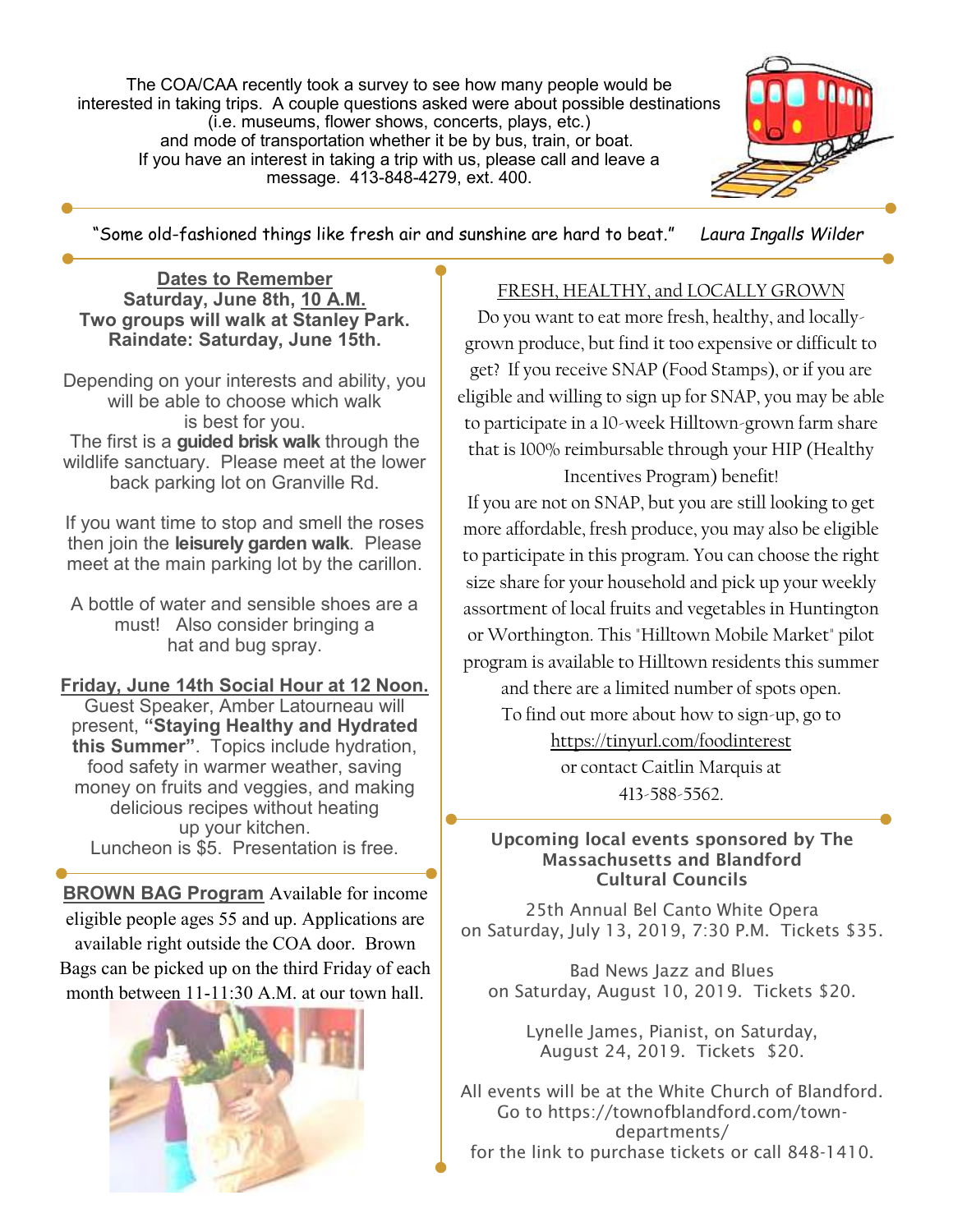

# **Blandford COA/CAA June 2019 413-848-4279, ext. 400 or COA@TownofBlandford.com**

| <b>Sun</b>      | <b>Mon</b>                                                                              | <b>Tue</b>     | <b>Wed</b>                       | <b>Thu</b> | <b>Fri</b>                                                                       | <b>Sat</b>                                        |
|-----------------|-----------------------------------------------------------------------------------------|----------------|----------------------------------|------------|----------------------------------------------------------------------------------|---------------------------------------------------|
|                 |                                                                                         |                |                                  |            |                                                                                  | $\mathbf{1}$<br>EcoPrinting<br>Scarf Class 1 P.M. |
| $ 2\rangle$     | 3 Balance, Strength,<br>and Flexibility<br>9:30 A.M.                                    | $\overline{4}$ | 5                                | 6          | $\overline{\mathcal{U}}$<br>First Friday<br>1-3 P.M.                             | 8 Walk at Stanley Park<br>(See info on page 3)    |
| $ 9\rangle$     | 10 Balance, Strength,<br>and Flexibility<br>9:30 A.M.                                   | 11             | 12 Taylor's Group<br>2-4 P.M.    | 13         | Flag Day<br>14<br>Social Hour 12 Noon<br>Guest Speaker,<br>Amber Latourneau      | 15 Raindate for Walk                              |
| 16 Father's Day | 17 Balance, Strength,<br>and Flexibility<br>9:30 A.M.<br>COA Board Meeting<br>3:30 P.M. | 18             | 19                               | 20         | 21 First Day of Summer<br>Brown Bag Delivery<br>11-11:30 A.M.<br>Movie 1:30 P.M. | 22                                                |
| 23              | 24 Balance, Strength,<br>and Flexibility<br>9:30 A.M.                                   | 25             | 26 Taylor's Group 27<br>2-4 P.M. |            | 28 Breakfast 10 A.M.<br>Last day to RSVP for<br>the COA Annual Picnic            | 29                                                |
| 30              |                                                                                         |                |                                  |            |                                                                                  |                                                   |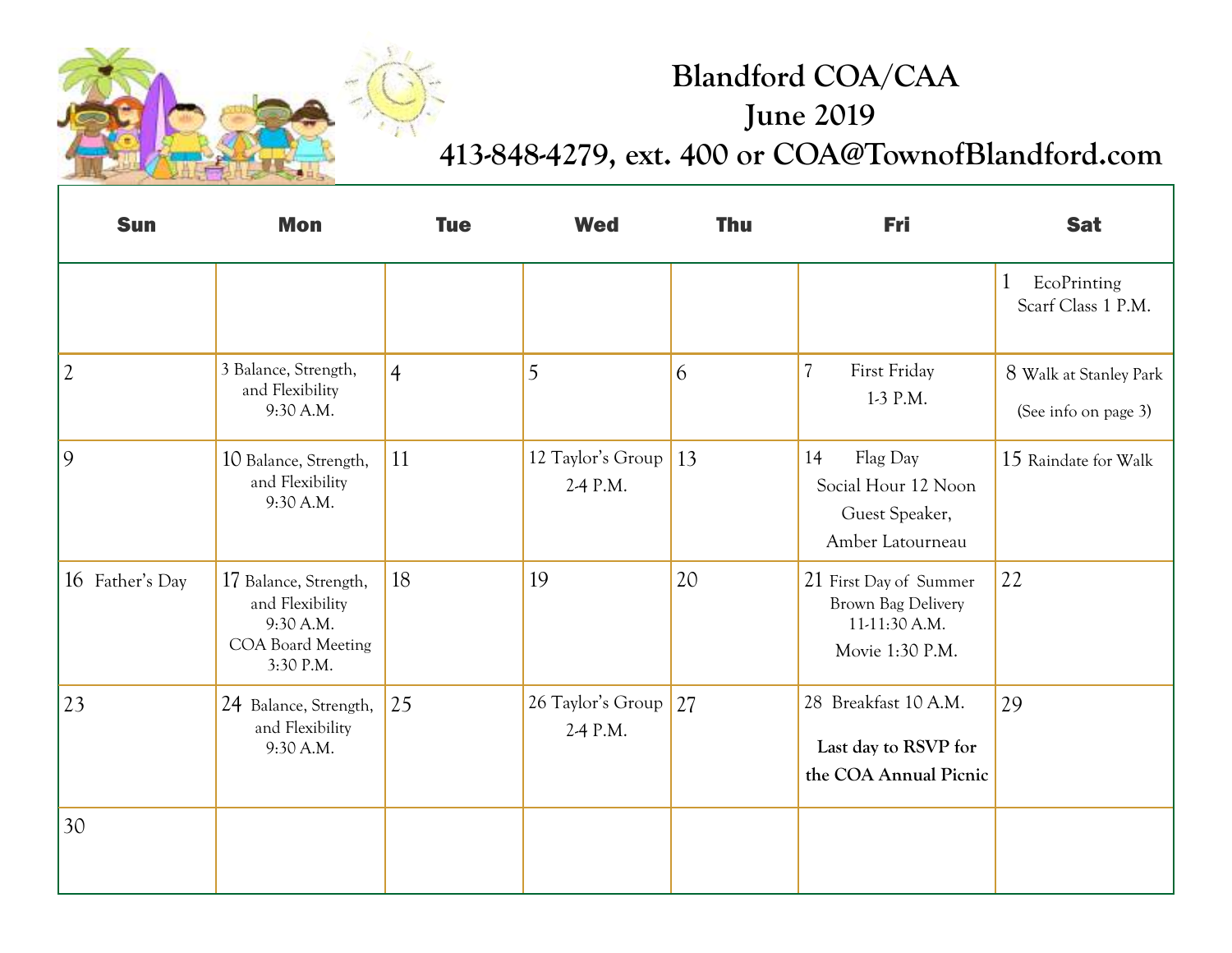# Blandford COA/CAA July 2019 413-848-4279, ext. 400 or COA@TownofBlandford.com



| sun                      | <b>Mon</b>                                                                             | <b>Tue</b>     | <b>Wed</b>                    | <b>Thu</b>                            | Fri                                                       | <b>Sat</b> |
|--------------------------|----------------------------------------------------------------------------------------|----------------|-------------------------------|---------------------------------------|-----------------------------------------------------------|------------|
|                          | Balance, Strength,<br>and Flexibility<br>9:30 A.M.                                     | $\overline{2}$ | $\overline{3}$                | $\overline{4}$<br>Independence<br>Day | 5                                                         | 6          |
| $\overline{\mathcal{U}}$ | 8<br>Balance, Strength,<br>and Flexibility<br>9:30 A.M.                                | 9              | 10 Taylor's Group<br>2-4 P.M. | 11<br>Foot Clinic<br>11 A.M.          | COA/CAA<br>12<br><b>Annual Picnic</b><br>12 Noon          | 13         |
| 14                       | 15Balance, Strength,<br>and Flexibility<br>9:30 A.M.<br>COA Board Meeting<br>3:30 P.M. | 16             | 17                            | 18                                    | 19 Brown Bag Delivery<br>11-11:30 A.M.<br>Movie 1:30 P.M. | 20         |
| 21                       | 22<br>Balance, Strength,<br>and Flexibility<br>9:30 A.M.                               | 23             | 24 Taylor's Group<br>2-4 P.M. | 25                                    | 26 Breakfast 10 A.M.                                      | 27         |
| 28                       | 29<br>Balance, Strength,<br>and Flexibility<br>9:30 A.M.                               | 30             | 31                            |                                       |                                                           |            |